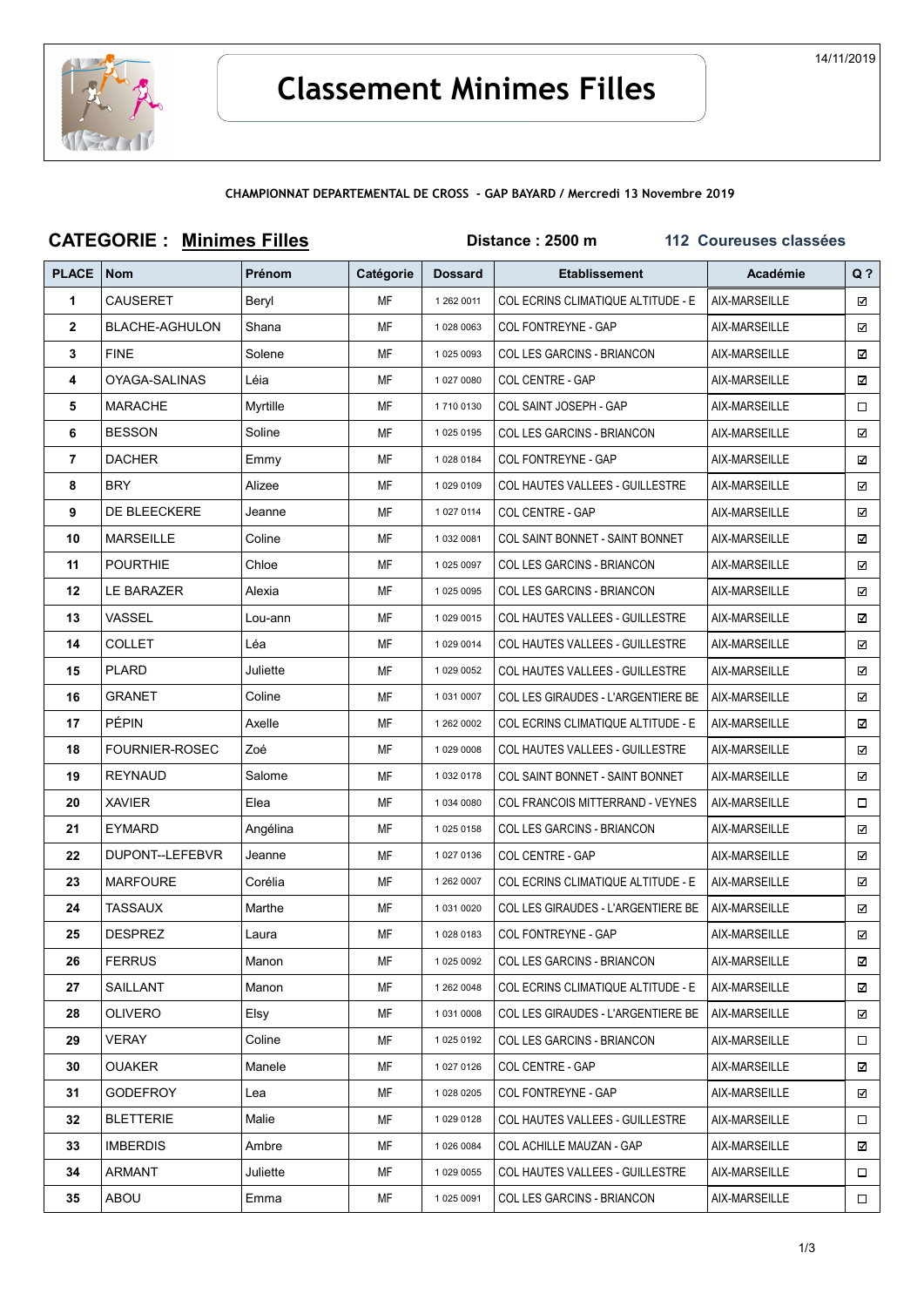| <b>CATEGORIE: Minimes Filles</b> |                    |           |           | Distance: 2500 m<br>112 Coureuses classées |                                        |               |        |  |
|----------------------------------|--------------------|-----------|-----------|--------------------------------------------|----------------------------------------|---------------|--------|--|
| <b>PLACE</b>                     | <b>Nom</b>         | Prénom    | Catégorie | <b>Dossard</b>                             | <b>Etablissement</b>                   | Académie      | $Q$ ?  |  |
| 36                               | <b>SANGNIER</b>    | Louisa    | MF        | 1 025 0096                                 | COL LES GARCINS - BRIANCON             | AIX-MARSEILLE | $\Box$ |  |
| 37                               | <b>BLANDINO</b>    | Alyssa    | MF        | 1 027 0137                                 | COL CENTRE - GAP                       | AIX-MARSEILLE | $\Box$ |  |
| 38                               | <b>BOUCHER</b>     | Malie     | MF        | 1 027 0129                                 | COL CENTRE - GAP                       | AIX-MARSEILLE | $\Box$ |  |
| 39                               | <b>MACIEJOWSKI</b> | Léa       | MF        | 10320181                                   | COL SAINT BONNET - SAINT BONNET        | AIX-MARSEILLE | $\Box$ |  |
| 40                               | VAUCHEZ            | Louise    | MF        | 1 034 0079                                 | COL FRANCOIS MITTERRAND - VEYNES       | AIX-MARSEILLE | $\Box$ |  |
| 41                               | <b>FAVIER</b>      | Lilou     | MF        | 10270133                                   | COL CENTRE - GAP                       | AIX-MARSEILLE | $\Box$ |  |
| 42                               | PARDONNEAU         | Camille   | MF        | 1 028 0062                                 | COL FONTREYNE - GAP                    | AIX-MARSEILLE | $\Box$ |  |
| 43                               | <b>DUTEIL</b>      | Prune     | MF        | 1 032 0113                                 | <b>COL SAINT BONNET - SAINT BONNET</b> | AIX-MARSEILLE | $\Box$ |  |
| 44                               | <b>MALVOISIN</b>   | Camille   | MF        | 10270149                                   | COL CENTRE - GAP                       | AIX-MARSEILLE | $\Box$ |  |
| 45                               | <b>CHIRON</b>      | Marylou   | МF        | 1 028 0115                                 | COL FONTREYNE - GAP                    | AIX-MARSEILLE | $\Box$ |  |
| 46                               | <b>LOIT</b>        | Julie     | MF        | 1 025 0205                                 | COL LES GARCINS - BRIANCON             | AIX-MARSEILLE | $\Box$ |  |
| 47                               | <b>DUPORT</b>      | Anaëlle   | MF        | 10250106                                   | <b>COL LES GARCINS - BRIANCON</b>      | AIX-MARSEILLE | $\Box$ |  |
| 48                               | <b>GODINO</b>      | Elsa      | MF        | 1 027 0130                                 | COL CENTRE - GAP                       | AIX-MARSEILLE | $\Box$ |  |
| 49                               | <b>ROUXEL</b>      | Colombe   | MF        | 1 027 0150                                 | COL CENTRE - GAP                       | AIX-MARSEILLE | $\Box$ |  |
| 50                               | TURC               | Lauriane  | MF        | 1 032 0155                                 | <b>COL SAINT BONNET - SAINT BONNET</b> | AIX-MARSEILLE | $\Box$ |  |
| 51                               | <b>REYNIER</b>     | Axelle    | MF        | 1 029 0002                                 | COL HAUTES VALLEES - GUILLESTRE        | AIX-MARSEILLE | $\Box$ |  |
| 52                               | <b>ROLLAND</b>     | Marie     | MF        | 1 027 0127                                 | COL CENTRE - GAP                       | AIX-MARSEILLE | $\Box$ |  |
| 53                               | <b>BOREL</b>       | Lena      | MF        | 1 032 0160                                 | COL SAINT BONNET - SAINT BONNET        | AIX-MARSEILLE | $\Box$ |  |
| 54                               | AZAM               | Julie     | MF        | 1 031 0122                                 | COL LES GIRAUDES - L'ARGENTIERE BE     | AIX-MARSEILLE | $\Box$ |  |
| 55                               | <b>SERRES</b>      | Eléa      | MF        | 17100102                                   | COL SAINT JOSEPH - GAP                 | AIX-MARSEILLE | $\Box$ |  |
| 56                               | EYRAUD             | Anabelle  | MF        | 10320182                                   | COL SAINT BONNET - SAINT BONNET        | AIX-MARSEILLE | $\Box$ |  |
| 57                               | <b>MOROC</b>       | Chloe     | MF        | 1 031 0027                                 | COL LES GIRAUDES - L'ARGENTIERE BE     | AIX-MARSEILLE | $\Box$ |  |
| 58                               | <b>BLANC</b>       | Pauline   | MF        | 1 262 0013                                 | COL ECRINS CLIMATIQUE ALTITUDE - E     | AIX-MARSEILLE | $\Box$ |  |
| 59                               | LAQUERBE           | Loane     | MF        | 10280188                                   | COL FONTREYNE - GAP                    | AIX-MARSEILLE | $\Box$ |  |
| 60                               | <b>FAVANTINES</b>  | Soelie    | MF        | 10280197                                   | COL FONTREYNE - GAP                    | AIX-MARSEILLE | $\Box$ |  |
| 61                               | <b>GUARDO</b>      | Axelle    | MF        | 1 261 0105                                 | COL VAUBAN - BRIANCON                  | AIX-MARSEILLE | $\Box$ |  |
| 62                               | <b>COVILLERS</b>   | Justine   | MF        | 1 029 0006                                 | <b>COL HAUTES VALLEES - GUILLESTRE</b> | AIX-MARSEILLE | $\Box$ |  |
| 63                               | <b>NIGON</b>       | Thelma    | MF        | 1 029 0085                                 | <b>COL HAUTES VALLEES - GUILLESTRE</b> | AIX-MARSEILLE |        |  |
| 64                               | <b>DAUDIN</b>      | Louise    | MF        | 1 032 0114                                 | COL SAINT BONNET - SAINT BONNET        | AIX-MARSEILLE | $\Box$ |  |
| 65                               | <b>MOUGIN</b>      | Clara     | MF        | 1 031 0009                                 | COL LES GIRAUDES - L'ARGENTIERE BE     | AIX-MARSEILLE | $\Box$ |  |
| 66                               | <b>MOREL</b>       | Perline   | MF        | 1 026 0080                                 | COL ACHILLE MAUZAN - GAP               | AIX-MARSEILLE | ☑      |  |
| 67                               | QUERE              | Louise    | MF        | 1 261 0036                                 | COL VAUBAN - BRIANCON                  | AIX-MARSEILLE | $\Box$ |  |
| 68                               | <b>SNOUSSI</b>     | Lyliia    | MF        | 1 032 0173                                 | <b>COL SAINT BONNET - SAINT BONNET</b> | AIX-MARSEILLE | $\Box$ |  |
| 69                               | <b>BRIAND</b>      | Valentine | MF        | 1 029 0045                                 | COL HAUTES VALLEES - GUILLESTRE        | AIX-MARSEILLE | $\Box$ |  |
| 70                               | PREL               | Laly      | MF        | 1 026 0011                                 | COL ACHILLE MAUZAN - GAP               | AIX-MARSEILLE | $\Box$ |  |
| 71                               | <b>RUINAT</b>      | Heloïse   | MF        | 10260082                                   | COL ACHILLE MAUZAN - GAP               | AIX-MARSEILLE | $\Box$ |  |
| 72                               | <b>MEISSIMILLY</b> | Chloé     | MF        | 1 029 0135                                 | COL HAUTES VALLEES - GUILLESTRE        | AIX-MARSEILLE | $\Box$ |  |
| 73                               | <b>RABIER</b>      | Anais     | MF        | 1 262 0057                                 | COL ECRINS CLIMATIQUE ALTITUDE - E     | AIX-MARSEILLE | $\Box$ |  |
| 74                               | CLOT               | Manon     | MF        | 1 032 0112                                 | <b>COL SAINT BONNET - SAINT BONNET</b> | AIX-MARSEILLE | □      |  |
| 75                               | <b>BOREL</b>       | Elsa      | MF        | 1 032 0085                                 | COL SAINT BONNET - SAINT BONNET        | AIX-MARSEILLE | $\Box$ |  |